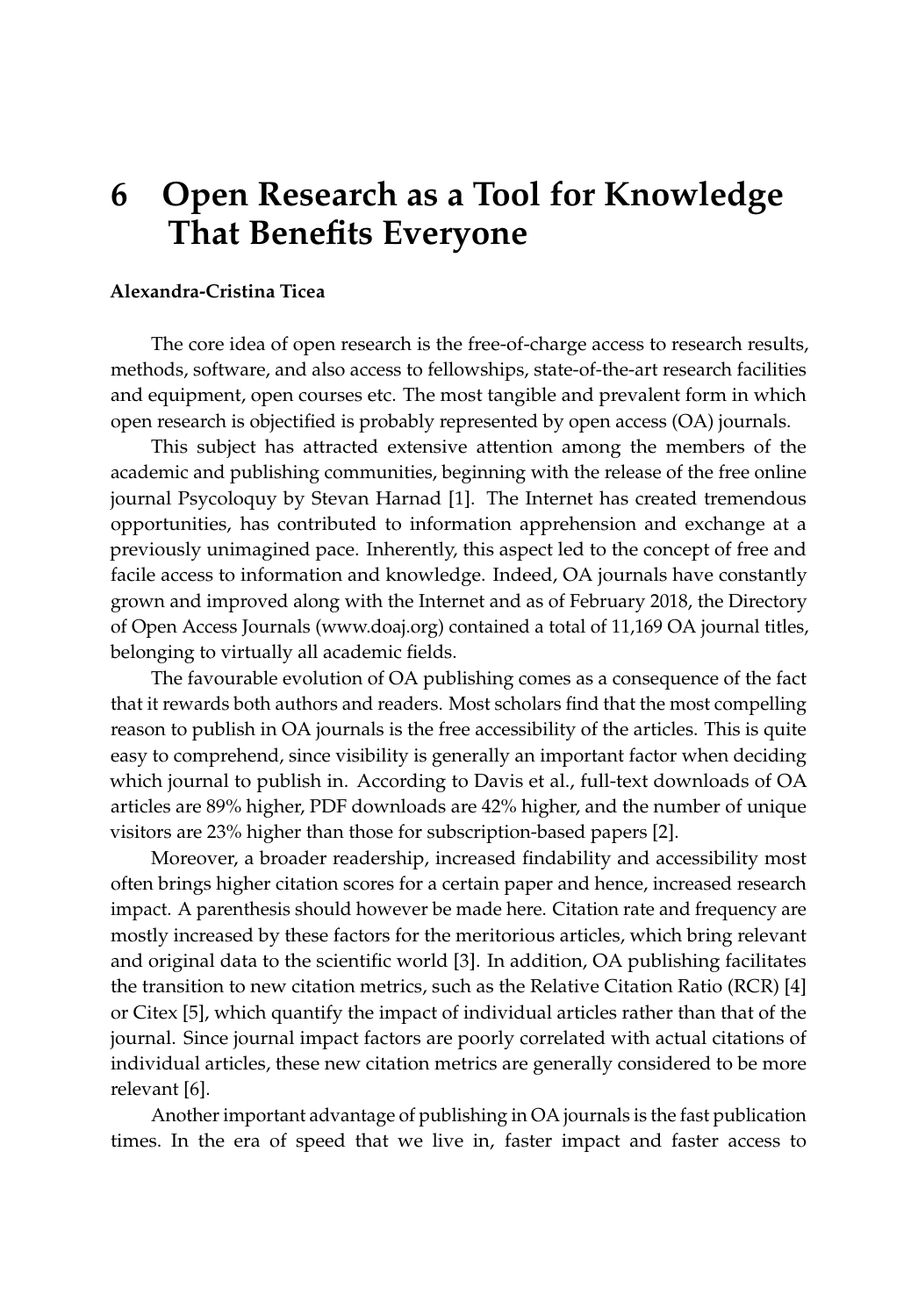information is crucial. The too long publishing cycles in traditional print are obsolete and researchers are able to build on existing research more quickly. For instance, a statistical analysis performed on 2700 papers published in 135 journals listed in the Scopus citation index, showed that the time from acceptance to publication is considerably shorter for OA journals compared to non-OA journals [\[7\]](#page-2-6).

Furthermore, most OA journals cross multiple disciplines, which leads to increased interdisciplinary conversation, wider research impact and greater visibility. These aspects eventually facilitate concerted research on a global scale, empowered through partnerships between academia, research institutions and other parties. This wider collaboration renders the establishment of extensive research frameworks possible.

OA journals make scientific content available to those who cannot access subscription-based articles, which implies greater public engagement. This aspect may bring in additional views with a positive note on research impact, funding opportunities and practical applications. Open research generates feedback loops, which is the case for every open system. If these feedback loops are properly maintained, they can offer useful insight, fruitful ideas and collaborations.

Over the past few years, open access has been regarded as a solution to the "serials crisis". This crisis refers to the alarmingly increasing number of libraries that have been forced to cut journal subscriptions because of the unreasonably high prices involved for full online access to articles. It is self-evident that scientific results locked behind a paywall render the prospect of any progress limited to the privileged few.

OA journals offer researchers in developing countries and small or specialized research institutions access to the content/knowledge and the possibility of publishing. High impact non-open access journals may be biased against research performed in developing countries or by researchers who are not part of renowned scientific groups. OA journals, however, have a more open policy towards these scholars.

In an ideal society, scientists only concentrate on research, not resources. However, the lack of access to research facilities and state-of-the-art equipment for scientists from developing countries represents another important issue. Opening laboratory doors in highly developed countries, offering support and sharing experience to these researchers will most definitely represent an important boost towards the development of third-world countries' research achievements. This might be, in turn, beneficial to societal development in these regions.

Therefore, there are compelling reasons to encourage open research in a global context. OA can become a tremendous tool of collective empowerment for